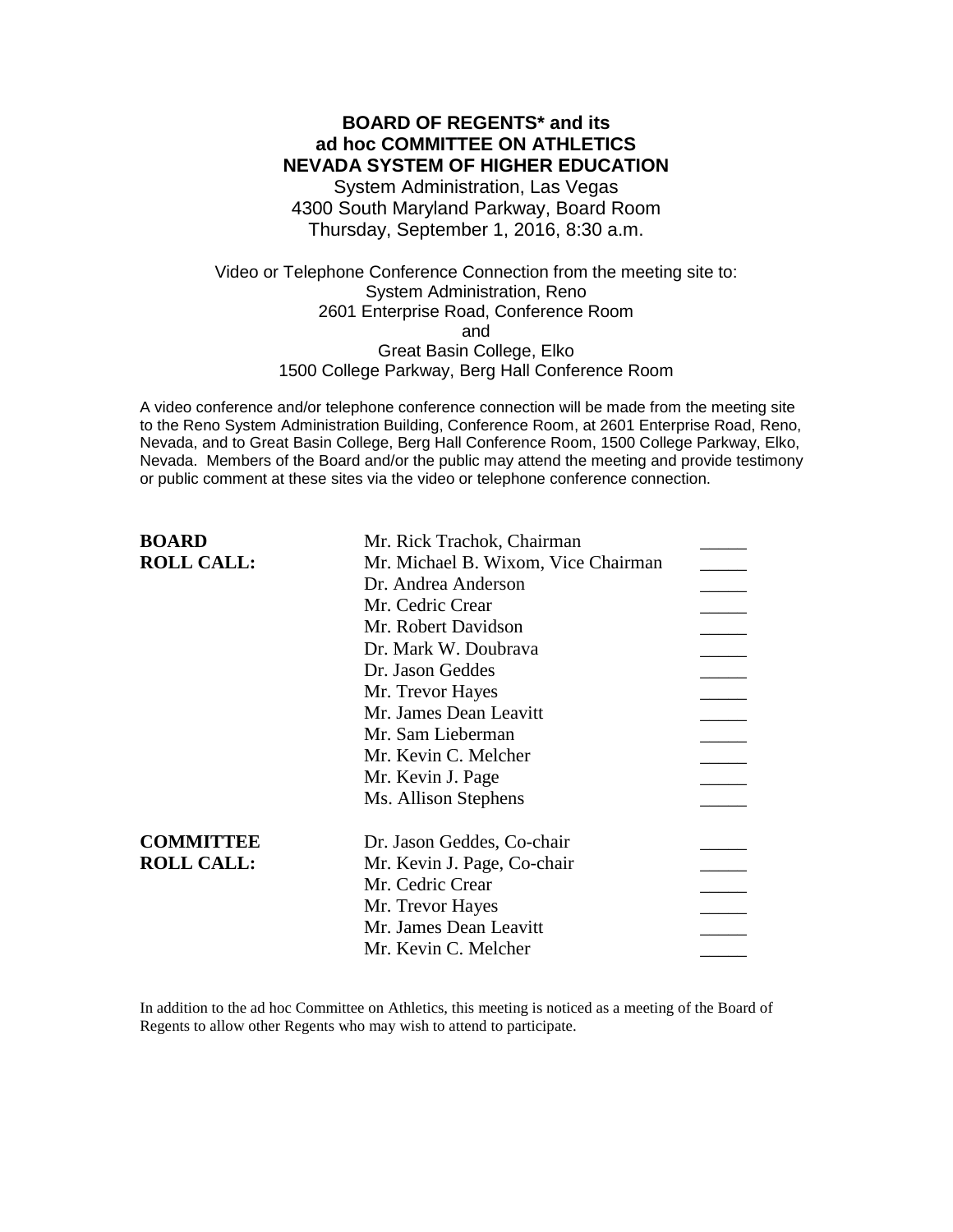### **IMPORTANT INFORMATION ABOUT THE AGENDA AND PUBLIC MEETING**

**NOTE:**Below is an agenda of all items scheduled to be considered. Notification is hereby provided that items on the agenda may be taken out of the order presented, including moving an item to a different day if the meeting is noticed for more than one day, two or more agenda items may be combined for consideration, and an agenda item may be removed from the agenda or discussion relating to an item on the agenda may be delayed at any time.

In accordance with the Board of Regents' Bylaws, Title I, Article V, Section 20, items voted on may be the subject of a motion to reconsider at this meeting. A motion to reconsider an item may be made at any time before adjournment of this meeting. Similarly, if an item is tabled at any time during the meeting, it may, by proper motion and vote, be taken from the table and thereafter be the subject of consideration and action at any time before adjournment of this meeting.

\* The Board's Committee meetings take place in accordance with the agendas published for those Committees. Regents who are not members of the Committees may attend the Committee meetings and participate in the discussion of Committee agenda items. However, action items will only be voted on by the members of each Committee, unless a Regent is temporarily made a member of that Committee under Board of Regents' Bylaws, Title 1, Article VI, Section 6. The full Board of Regents will consider Committee action items in accordance with the Board of Regents' agenda published for the current or for a subsequent meeting.

In accordance with the Board of Regents' Bylaws, Title 1, Art. V, Section 13, a quorum may be gained by telephonic hookup.

Some agenda items are noted as having accompanying reference material. Reference material may be accessed on the electronic version of the agenda by clicking the reference link associated with a particular item. The agenda and associated reference material may also be accessed on the Internet by visiting the Board of Regents' website at:

### <http://system.nevada.edu/Nshe/index.cfm/administration/board-of-regents/meeting-agendas/>

Many public libraries have publicly accessible computer terminals. Copies of the reference material and any additional support materials that are submitted to the Board of Regents' Office and then distributed to the members of the Board of Regents after the mailing of this agenda but before the meeting, will be made available as follows: 1. Copies of any such materials are available at the Board of Regents' Office at 2601 Enterprise Road, Reno, Nevada and the Board of Regents' Office at 4300 S. Maryland Parkway, Las Vegas, Nevada. A copy may be requested by calling Keri Nikolajewski at (702) 889-8426; 2. Copies of any such materials will also be available at the meeting site.

Reasonable efforts will be made to assist and accommodate physically disabled persons attending the meeting. Please call the Board office at (775) 784-4958 in advance so that arrangements may be made.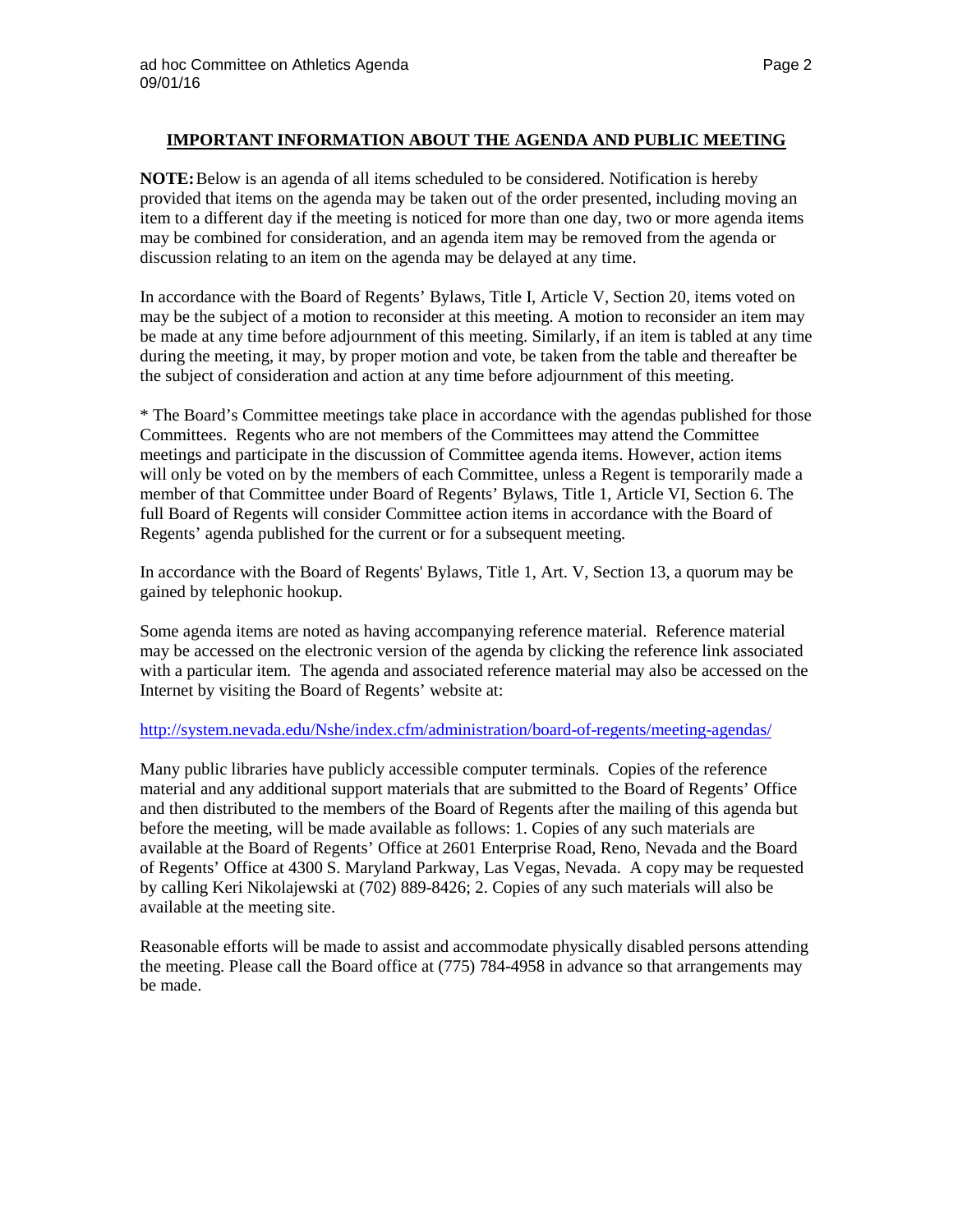# **1. PUBLIC COMMENT INFORMATION ONLY**

Public comment will be taken during this agenda item. No action may be taken on a matter raised under this item until the matter is included on an agenda as an item on which action may be taken. Comments will be limited to three minutes per person. Persons making comment will be asked to begin by stating their name for the record and to spell their last name. The Committee Chair may elect to allow additional public comment on a specific agenda item when that agenda item is being considered.

In accordance with Attorney General Opinion No. 00-047, as restated in the Attorney General's Open Meeting Law Manual, the Chair may prohibit comment if the content of that comment is a topic that is not relevant to, or within the authority of, the Board of Regents, or if the content is willfully disruptive of the meeting by being irrelevant, repetitious, slanderous, offensive, inflammatory, irrational or amounting to personal attacks or interfering with the rights of other speakers.

## **2. MINUTES FOR POSSIBLE ACTION**

Request is made for approval of the minutes of the June 2, 2016, meeting. *[\(Ref. COA-2\)](http://system.nevada.edu/tasks/sites/Nshe/assets/File/BoardOfRegents/Agendas/2016/sept-mtgs/athl-refs/COA-2.pdf)*

# **3. REVIEW OF FOOTBALL/ BASKETBALL FOR POSSIBLE ACTION HEAD COACH AND ATHLETIC DIRECTOR CONTRACT TEMPLATES, CHECKLIST AND GUIDELINES**

The Committee will review and discuss, and may recommend for approval, (1) the proposed revisions to the Football and Basketball Head Coach Contract, Checklist and Guidelines and (2) the Athletic Director Contract Template. *[\(Refs. COA-3a,](http://system.nevada.edu/tasks/sites/Nshe/assets/File/BoardOfRegents/Agendas/2016/sept-mtgs/athl-refs/COA-3a.pdf) [COA-3b,](http://system.nevada.edu/tasks/sites/Nshe/assets/File/BoardOfRegents/Agendas/2016/sept-mtgs/athl-refs/COA-3b.pdf) [COA-3c,](http://system.nevada.edu/tasks/sites/Nshe/assets/File/BoardOfRegents/Agendas/2016/sept-mtgs/athl-refs/COA-3c.pdf) [COA-3d](http://system.nevada.edu/tasks/sites/Nshe/assets/File/BoardOfRegents/Agendas/2016/sept-mtgs/athl-refs/COA-3d.pdf) and [COA-3e\)](http://system.nevada.edu/tasks/sites/Nshe/assets/File/BoardOfRegents/Agendas/2016/sept-mtgs/athl-refs/COA-3e.pdf)*

*ESTIMATED TIME: 20 mins*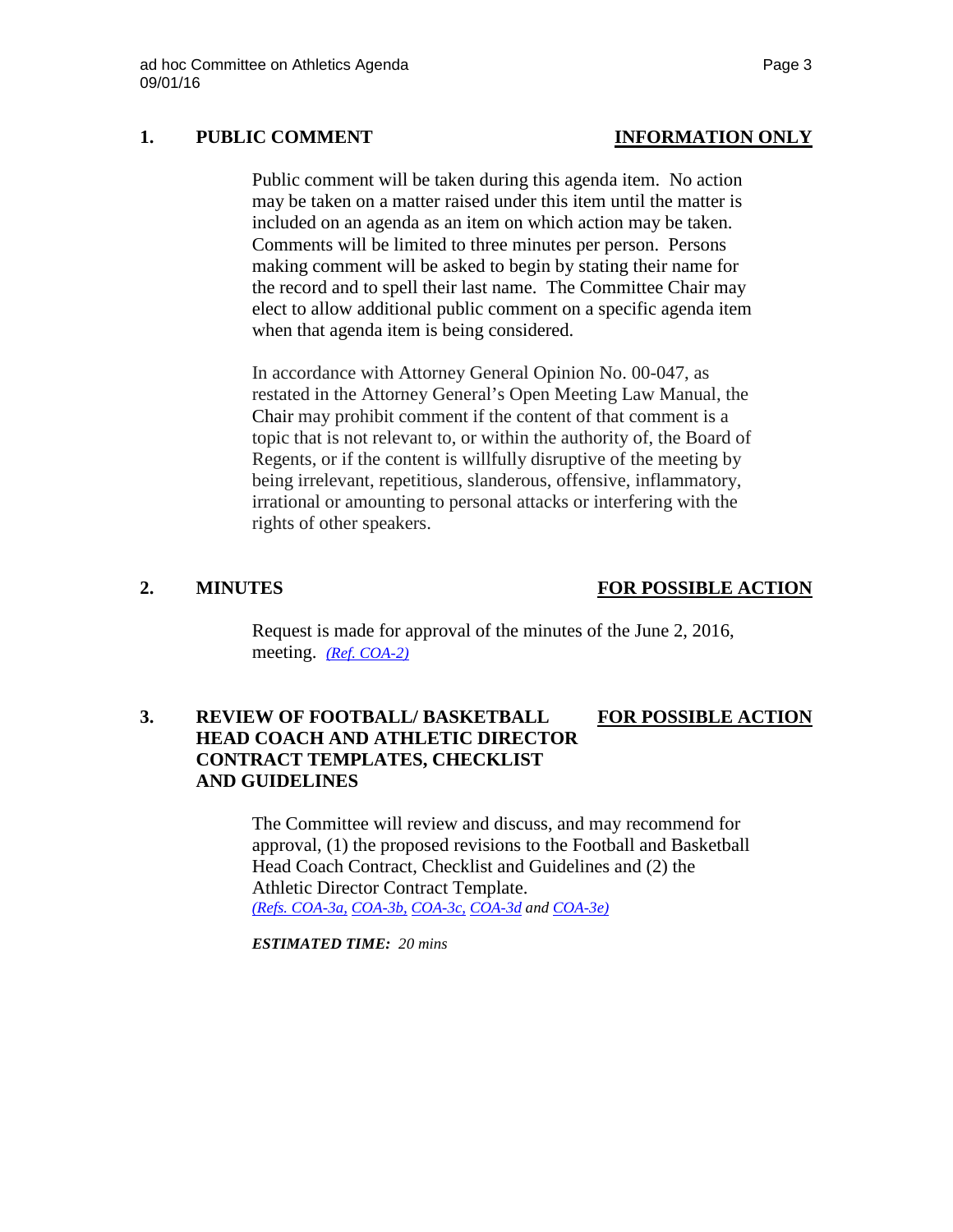# **4. UPDATE ON ATHLETICS INFORMATION ONLY COMPETITIVENESS AND BENCHMARKING STUDY**

Representatives of College Sports Solutions (CSS) will provide an update on the current status and schedule for the Athletics Competitiveness and Benchmarking Study of the UNR and UNLV athletic departments. *[\(Ref. COA-4\)](http://system.nevada.edu/tasks/sites/Nshe/assets/File/BoardOfRegents/Agendas/2016/sept-mtgs/athl-refs/COA-4.pdf)*

*ESTIMATED TIME: 10 mins.*

### **5. REVIEW OF ATHLETIC DEPARTMENT FOR POSSIBLE ACTION ANNUAL REPORTS**

The Committee will review and discuss the athletic department "Annual Reports" submitted by CSN, UNR and UNLV as required under Title 4, Chapter 24, Section 1, Subsection 9 of the *Handbook*. The Committee will discuss and provide feedback related to the reports and may also take any action related to the reports that the Committee deems necessary, including approving, denying, or directing that revisions be made to the reports. *[\(Refs. COA-5a,](http://system.nevada.edu/tasks/sites/Nshe/assets/File/BoardOfRegents/Agendas/2016/sept-mtgs/athl-refs/COA-5a.pdf) [COA-5b,](http://system.nevada.edu/tasks/sites/Nshe/assets/File/BoardOfRegents/Agendas/2016/sept-mtgs/athl-refs/COA-5b.pdf) [COA-5c](http://system.nevada.edu/tasks/sites/Nshe/assets/File/BoardOfRegents/Agendas/2016/sept-mtgs/athl-refs/COA-5c.pdf) and [COA-5d\)](http://system.nevada.edu/tasks/sites/Nshe/assets/File/BoardOfRegents/Agendas/2016/sept-mtgs/athl-refs/COA-5d.pdf)*

*ESTIMATED TIME: 45 mins.*

## **6. REVIEW AND DISCUSSION OF POLICY INFORMATION ONLY PROPOSALS AUTHORIZING INSTITUTION PRESIDENTS TO APPROVE ATHLETIC DIRECTOR AND ATHLETIC COACH EMPLOYMENT CONTRACTS**

The Committee will review and discuss policy proposals amending various provisions of the *Handbook* in order to authorize institution presidents to approve and execute athletic director and athletic coach employment contracts rather than the Board of Regents. The Board may take final action on the policy proposals at its September 8-9, 2016, meeting. *[\(Refs. COA-6a,](http://system.nevada.edu/tasks/sites/Nshe/assets/File/BoardOfRegents/Agendas/2016/sept-mtgs/athl-refs/COA-6a.pdf) [COA-6b,](http://system.nevada.edu/tasks/sites/Nshe/assets/File/BoardOfRegents/Agendas/2016/sept-mtgs/athl-refs/COA-6b.pdf) [COA-6c,](http://system.nevada.edu/tasks/sites/Nshe/assets/File/BoardOfRegents/Agendas/2016/sept-mtgs/athl-refs/COA-6c.pdf) [COA-6d](http://system.nevada.edu/tasks/sites/Nshe/assets/File/BoardOfRegents/Agendas/2016/sept-mtgs/athl-refs/COA-6d.pdf) and [COA-6e\)](http://system.nevada.edu/tasks/sites/Nshe/assets/File/BoardOfRegents/Agendas/2016/sept-mtgs/athl-refs/COA-6e.pdf)*

*ESTIMATED TIME: 20 mins.*